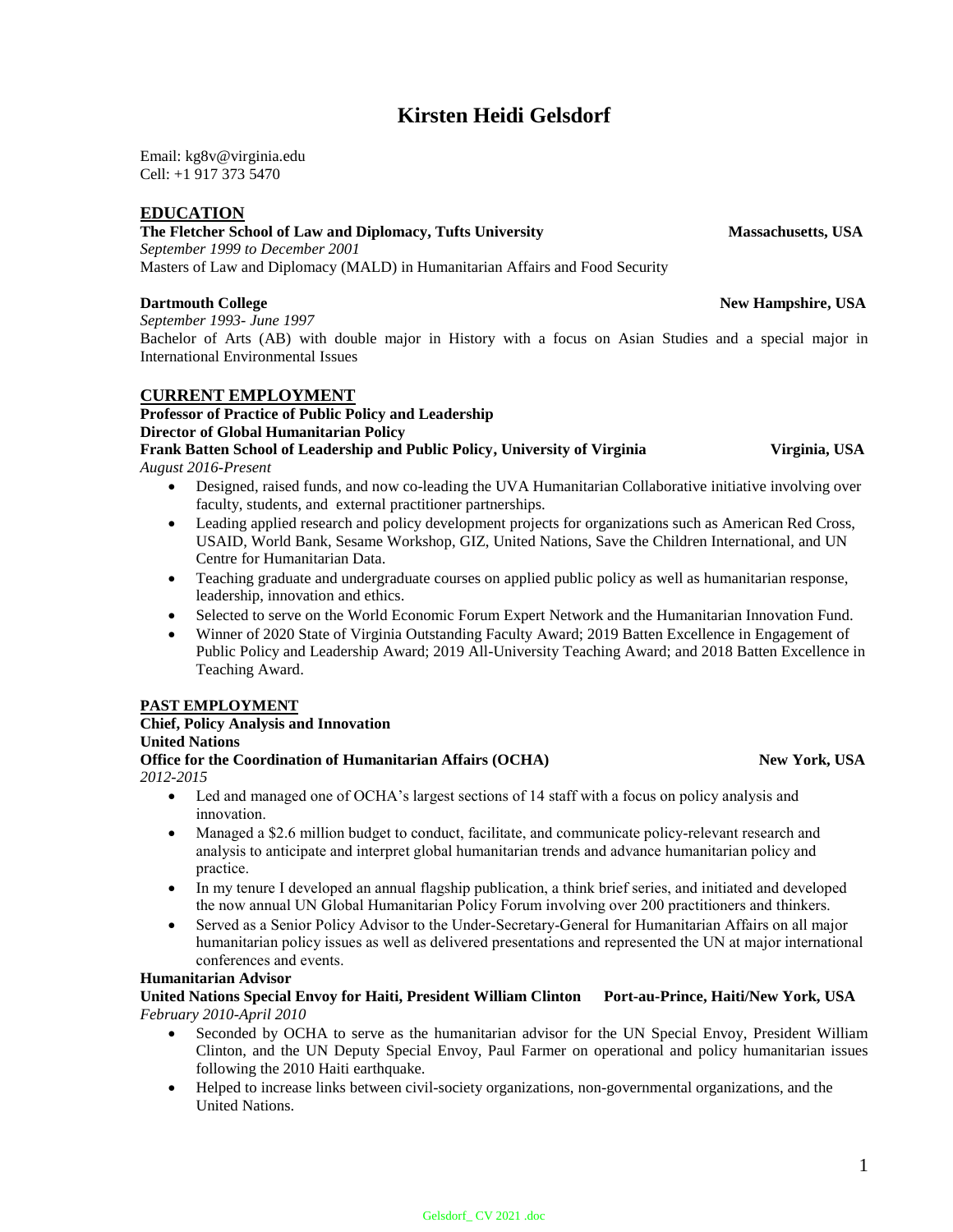#### **Head, Advocacy and Visual Media United Nations** Office for the Coordination of Humanitarian Affairs (OCHA) New York, USA

*2009-2011*

- Developed OCHA's 2010 Advocacy Policy and served as a senior advisor to OCHA's Under-Secretary-General on key advocacy platforms.
- Built and managed OCHA's new Advocacy and Visual Media Unit responsible for leading advocacy campaigns and emergency communication initiatives, including community-outreach programs.

#### **Head, Global Challenges Unit, Humanitarian Policy Advisor**

#### **United Nations**

**Office for the Coordination of Humanitarian Affairs (OCHA)** New York, USA *2007-2009*

- Served as the policy advisor to the Secretary-General's High-Level Task Force on the Global Food Crisis and supported the Secretary-General's missions to the Rome High-Level Food Summit, G8, and General Assembly.
- Led the development of the Comprehensive Framework for Action, the consensus policy document of the United Nations system, including Bretton Woods institutions, on how to respond to the global food crisis.
- Developed and led OCHA's policy analysis on the "Implications of Global Challenges on International Humanitarian Action" to support ongoing field operations, the 2009 ECOSOC, and OCHA's 2009-2012 Strategic Plan.
- Developed and implemented OCHA's internal evaluation methodology and protocols to assess internal performance following disasters and crises.

# **Humanitarian Affairs Officer, Asia and the Pacific Section**

### **Coordination and Response Division**

#### **United Nations**

**Office for the Coordination of Humanitarian Affairs (OCHA) Dili, Timor-Leste/New York, USA** *2006-2007*

- Served as the Senior Desk Officer, supporting all emergency operations in the Asia-Pacific region, as well as preparing briefs on the emergencies for the Under-Secretary-General, Security Council, and the Inter-Agency Standing Committee.
- Managed the response to the security crisis in Timor-Leste.
- Acted as the primary link between OCHA field offices, the UN Humanitarian Coordinators and OCHA in establishing appropriate coordination mechanisms, organizing needs assessments and producing consolidated appeals.

### **Humanitarian Affairs Officer, Pakistan Earthquake**

### **Coordination and Response Division**

### **United Nations**

**Office for the Coordination of Humanitarian Affairs (OCHA) Islamabad, Pakistan/Geneva, Switzerland** *2005-2006*

- Managed the immediate search-and-rescue phase and establishment of OCHA humanitarian operations in five field offices in earthquake-affected areas.
- Served as the lead desk to support field operations, provide policy advice, and liaise with humanitarian actors in response to the October 2005 Pakistan earthquake. Drafted key reports, situation updates, and policy briefs for the Emergency Relief Coordinator.
- Deployed to Pakistan to establish an NGO Liaison Unit to support displaced populations in Mansehra, Muzaffarabad, and Batagram.

### **Humanitarian Liaison Officer, Hurricane Katrina**

#### **Coordination and Response Division**

#### **United Nations**

#### **Office for the Coordination of Humanitarian Affairs (OCHA) Washington, D.C., USA** *September 2005*

- Deployed to Washington, D.C. to participate in the UN Inter-Agency Team responsible for supporting US Government agencies responding to Hurricane Katrina. Drafted documents for donor support and information and briefing papers for UN Headquarters.
- Supported UN technical missions on information management, registration, and logistical systems establishment.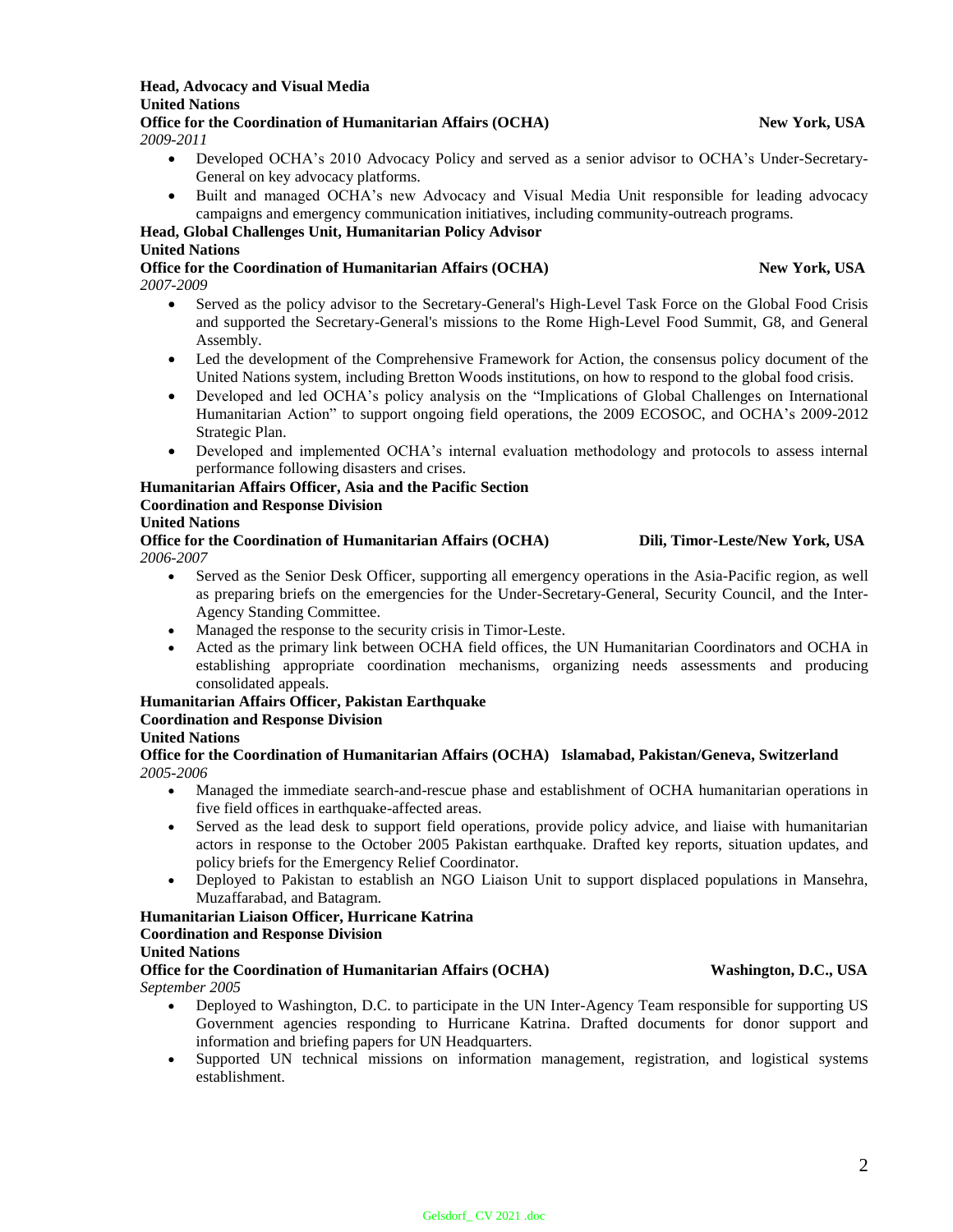**Internally Displaced Persons Officer, Tsunami United Nations**

*January 2005 to August 2005*

- Deployed as the IDP Advisor for the tsunami response in Banda Aceh by facilitating operations, policy development and coordination forums.
- Wrote and developed the "Humanitarian and Early Recovery Assistance Framework", conceived and implemented the IDP Transitional Settlement Monitoring System and facilitated all IDP coordination meetings to support the humanitarian community in assisting those who were displaced and lost their homes and/or livelihoods.

**Head of Sub-Office/Humanitarian Field Officer United Nations**

**Office for the Coordination of Humanitarian Affairs (OCHA)** Monrovia, Liberia *2004-2005*

- Deployed to establish and run the sub-office for the post-conflict south-central region of Liberia.
- Carried out humanitarian assessments, established coordination mechanisms, and developed humanitarian programs.
- On behalf of the Humanitarian Coordinator, served as the manager of the Humanitarian Action Committee in Monrovia, which oversaw macro-humanitarian issues and made operational policy decisions.

# **Humanitarian Affairs Officer, Africa Section**

# **Coordination and Response Division**

# **United Nations**

**Office for the Coordination of Humanitarian Affairs (OCHA)** New York, USA *2002-2004*

- Served as the principal desk officer in response to the Southern Africa food-security emergency, with responsibilities for facilitating operations, providing briefings for senior UN staff including the UN Special Envoy.
- Analyzed links between HIV/AIDS, food security, and political instability.

#### **Programme Associate**

# United Nations Development Fund for Women (UNIFEM) New York, USA

*1997-1999*

- Supported information and media needs for UNIFEM programs on human rights and development.
- Helped produce documents and outreach events, including "Promoting Accountability for Women's Human Rights," 1997 UNIFEM Annual Report, UNIFEM's Internet site, the First Mayan Women's Congress, and the 1998 global videoconference on Eliminating Violence Against Women.

### **SELECTED BOARD and REVIEW PANEL APPOINTMENTS**

#### **Expert**

#### **World Economic Forum, Expert Network**

*2021-on-going*

 Nominated to serve as an expert in collaborating to promote research and develop new ideas and a policy agendas supporting the mission of the WEF.

**Funding Committee**

#### **Humanitarian Innovation Fund**

*2020-2022*

 Selected out of 200 applicants to serve as funding committee member to review and advise on new innovations to support populations in need of humanitarian aid. Focus areas include disability and inclusion, intimate partner violence, and brining innovation to scale.

#### **Expert Panel**

**USAID and Inter-American Development Bank** *JuntosEsMejor Challenge* **Washington, DC** *2020*

 Review proposals and provide assessments on proposals aimed at scaling innovative solutions to support crisis affected Venezuelans and host communities.

#### **Expert Panel Toronto, Canada** Toronto, Canada Toronto, Canada Toronto, Canada Toronto, Canada Toronto, Canada

**Grand Challenges Canada, Humanitarian Grand Challenges Fund** *2018-2019*

 Support in the advising and selection of innovation projects for the \$500 million Fund for *Creating Hope in Conflict: A Humanitarian Grand Challenge*.

#### **Advisory Board**

#### **Office for the Coordination of Humanitarian Affairs (OCHA) Banda Aceh, Indonesia**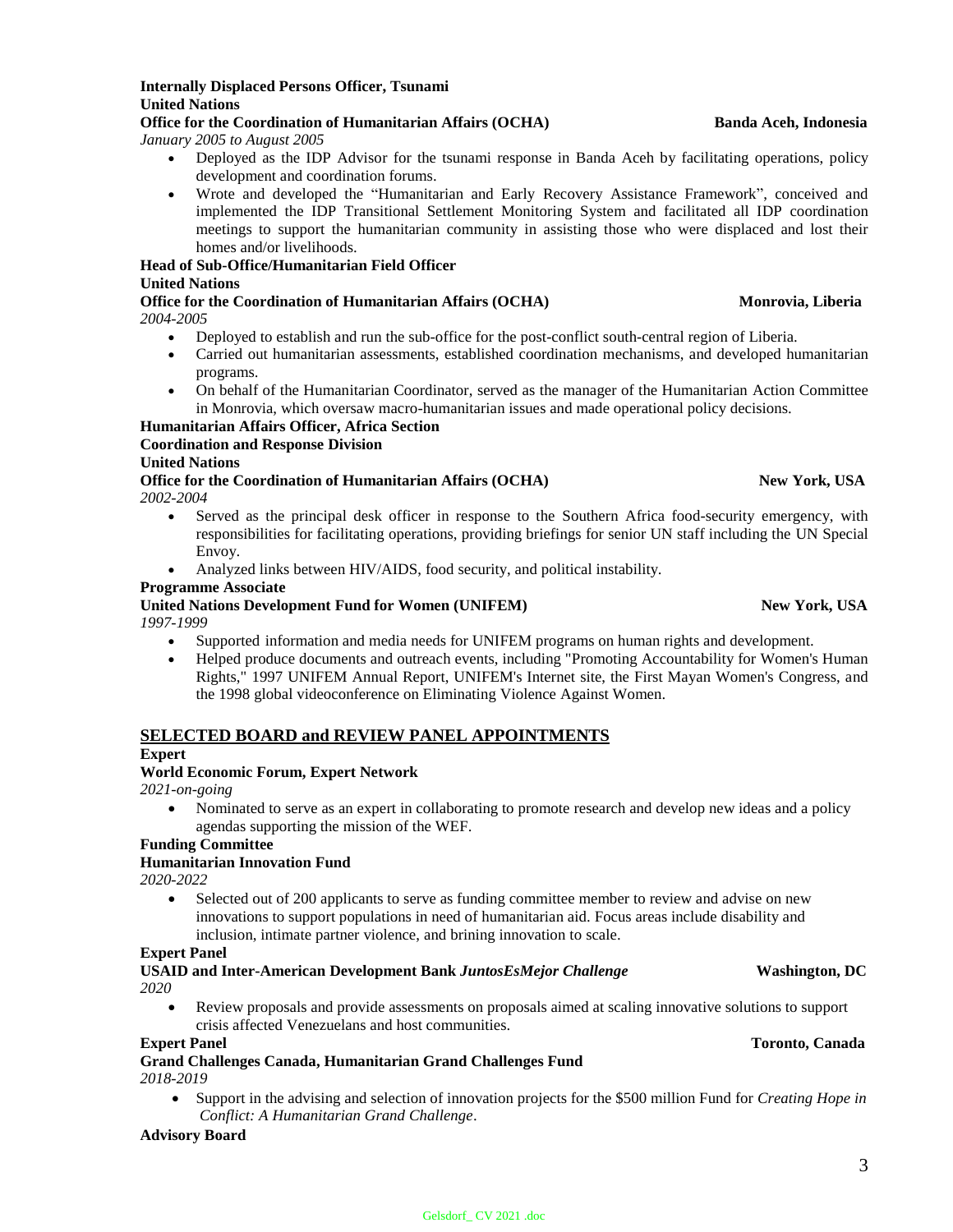# **Do no harm: Ethical humanitarian innovation and digital bodies (EtHumIn)**

*2019-2020*

 I serve on the policy advisory board that examines how innovation in the domains of humanitarian technology and digitization of beneficiary bodies shape and challenge humanitarian action and its contribution to the SDGs. The board also includes Harvard University, Oxford University, ALNAP, and Stanford.

#### **Advisory Committee**

#### **Platform for Disaster Displacement Geneva, Switzerland**

*2017-2018*

• The Platform is the main global body developing normative frameworks and policies to protect people displaced by climate driven disasters. I was able to have Batten named as an advisory member and served in annual review meetings and strategic processes.

#### **The Centre for Humanitarian Data The Hague, Netherlands** The Hague, Netherlands

*Board Member, Appointed January 2017-Present*

• The Center aims to increase the use and impact of data in the humanitarian sector by developing policy for shared standards and integrated data systems, increasing the capability of practitioners and operational partners to access and use humanitarian data, build new partnerships in data problem solving, and promoting a data services platform for key decision-makers and leaders in the humanitarian system**. Girl Determined Myanmar** 

*On Board of Directors, Appointed March 2016-Present*

 Girl Determined is a girl's leadership and empowerment International Non- Governmental Organization. **International Rescue Committee (IRC) Charlottesville Virginia Virginia, USA**

*Community Advisory Board, Appointed July 2016-2020*

IRC is a US refugee resettlement Non-Governmental Organization.

### **SELECTED RESEARCH/POLICY ENGAGEMENT**

### **Principle Investigator**

**Sesame Workshop**

**Promoting Field-based Humanitarian Leadership on Early Childhood Development in Emergencies (ECDiE)** *2020*

 Completing a study and providing recommendations that will support Sesame Workshop and its partners in the Play to Learn project to explore how to incentivize field-based humanitarian leaders (e.g. Humanitarian Coordinators, heads of NGO country offices, etc.) to advocate for greater programmatic investment in ECDiE.

#### **Strategic Advisor**

#### **German Agency for International Cooperation (GIZ)**

**Effectiveness of Psychosocial Interventions (PSS) in the Context of Forced Migration** *2020*

 Completing a global systematic review and meta-analysis of PSS interventions with a specific focus on populations affected by forced migration. Current research questions include: to what degree are psychosocial interventions in the context of forced migration effective?; to what degree do psychosocial interventions with different characteristics differ in their effectiveness?; to what degree do context variables moderate the effectiveness of interventions?; and to what degree are unintended positive and/or negative impacts reported when implementing psychosocial interventions?

#### **Principle Investigator**

### **Chair of Working Group for Underserved Populations**

**North American Humanitarian Response Initiative (NAHRI) Washington DC, USA American Red Cross**

*2018-2019*

 Helped to develop a new framework for 'Cross-Border Catastrophic Disaster Response' that aims to increase efficiencies, better align operational procedures and address policy opportunities in cross-border response to potential catastrophic disasters between USA, Mexico, and Canada. Focused on the policy working group on proposed solutions for underserved populations for governments and red cross societies. **Principle Investigator/Senior Strategic Advisor New York, NY** New York, NY

**United Nations, Annual Synthesis Report on Progress since the World Humanitarian Summit** *2017*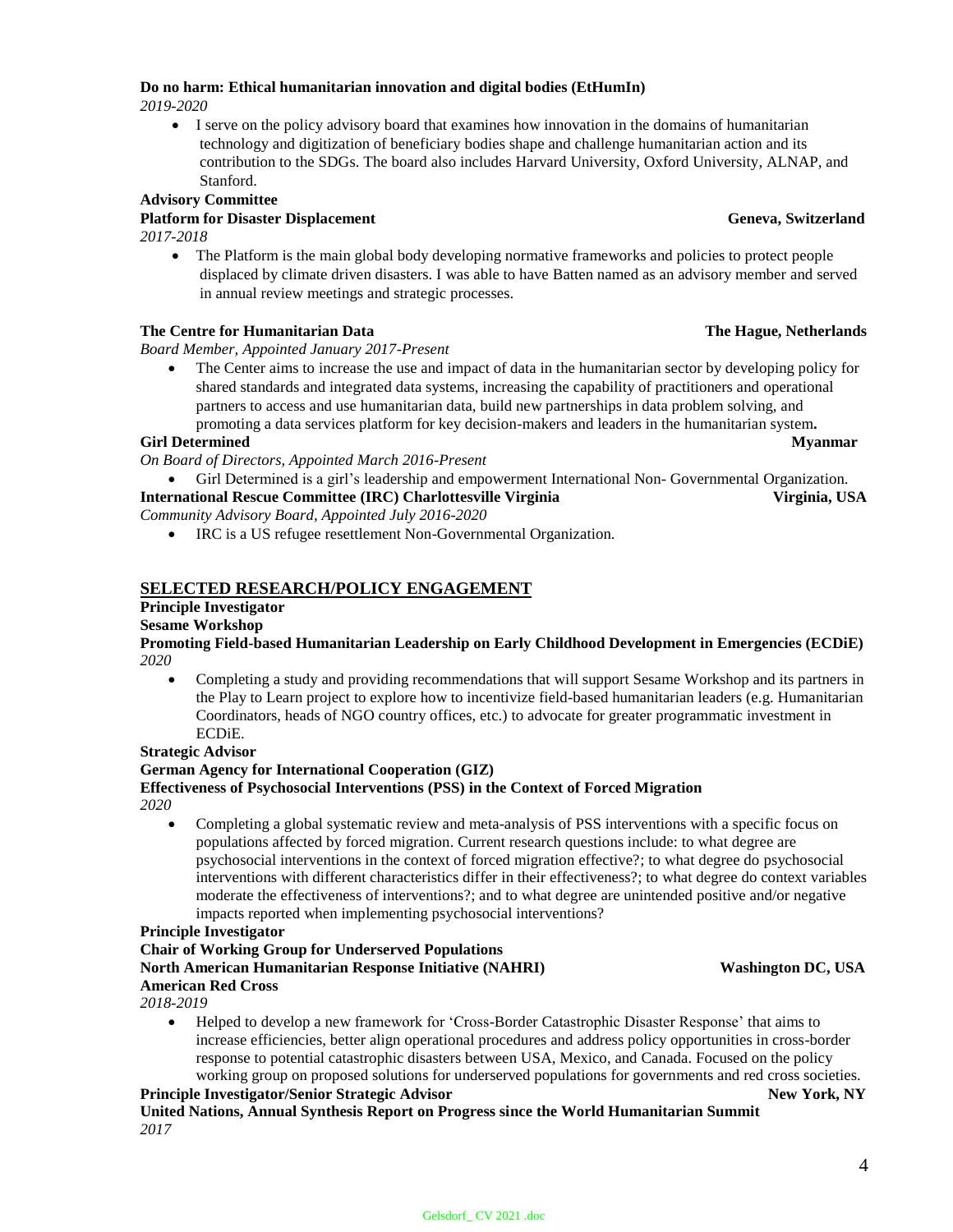- Served as the PI to conduct research that reviews all progress from May 2016 to May 2017 made towards the global commitments made toward the multi-year 5-point policy agenda agreed to at the 2016 World Humanitarian Summit.
- Lead in engagement and presentation to governments an humanitarian practitioners.

#### **Strategic Lead Virginia, USA/London, UK**

#### **ELRHA Global Prioritization Exercise**

*2016-2017*

- Helped lead research team to conduct research on mapping global humanitarian research and innovation capacities to develop a global framework for prioritizing investment in research and innovation for humanitarian action.
- Supported with engagement and presentation to major donors and humanitarian practitioners.

#### **Senior Advisor/Project Expert/Board Member Virginia, USA/The Hague, Netherlands Netherlands Ministry of Foreign Affairs (MFA)**

#### **Conceptual Framework for Centre for Humanitarian in the Hague**

*2016*

- Serve as the Senior Advisor and Board member to support policy development, strategic planning, and conduct public advocacy for the Centre.
- Worked with Dalberg Global Development Advisors to conduct research and develop the policy and administrative framework for a new Centre for Humanitarian Data in The Hague.

 Led and conducted stakeholder interviews and worked to establish the framework for the new Centre. **Researcher Virginia, USA/London, UK**

#### **Livelihoods, Social Protection and Basic Services in Fragile and Conflict-Affected Situations Research Programme Consortium**

#### **Overseas Development Institute (ODI)/Feinstein International Center (FIC), Tufts University** *2011-2012*

- - Served as a senior researcher in developing a proposal and successfully securing a six-year US\$1.8 million research grant from DFID to investigate the appropriate building blocks (social protection, basic services, etc.) required in post-conflict Uganda and South Sudan to support livelihood recovery.
	- Was a partner in the ODI Research Programme Consortium, bringing together communities of practice and leading research organizations (Centre for Poverty Analysis, Feinstein International Centre at Tufts University, and Save the Children UK) to bridge the knowledge gap on when it is appropriate to try to support the building of secure livelihoods in fragile and conflict-affected situations.

#### **Researcher**

### **World Food Programme, Darfur Evaluation**

**Feinstein International Center (FIC), Tufts University Virginia, USA**

- *2006*
	- Managed the production of a design-phase evaluation for WFP on its projects in Darfur, Sudan.
	- Drafted a meta-evaluation on historical assessments and evaluations between 2002 and 2004 in Darfur.

#### **Evaluation Researcher**

#### **World Food Programme, Sudan Food-Aid Evaluation Feinstein International Center (FIC), Tufts University Khartoum, Sudan/Massachusetts, USA**

*2006*

- Researched, developed and drafted the Evaluative Guidance Document that set a policy-level framework for WFP Sudan in the post-conflict environment.
- Assisted in coordinating WFP's Food Aid Forum held in Sudan, 6-9 June 2006.

# **Consultant**

# **CARE Ethiopia Addis Ababa, Ethiopia**

*2001*

- Deployed to Borana, Ethiopia, to review which emergency programs had most helped recovery following the 1999/2000 food emergency in southern Ethiopia, focusing on community-based animal-health programs.
- Designed and wrote a three-year community-based animal-health and drought-mitigation program submitted to USAID OFDA.

#### **Research Emergency Officer**

## **CARE Ethiopia/East Africa Regional Management Unit Borana, Ethiopia/Nairobi, Kenya**

*2000*

 Deployed during the famine to support emergency food distributions, water-tankering for drought-affected areas of southern Ethiopia.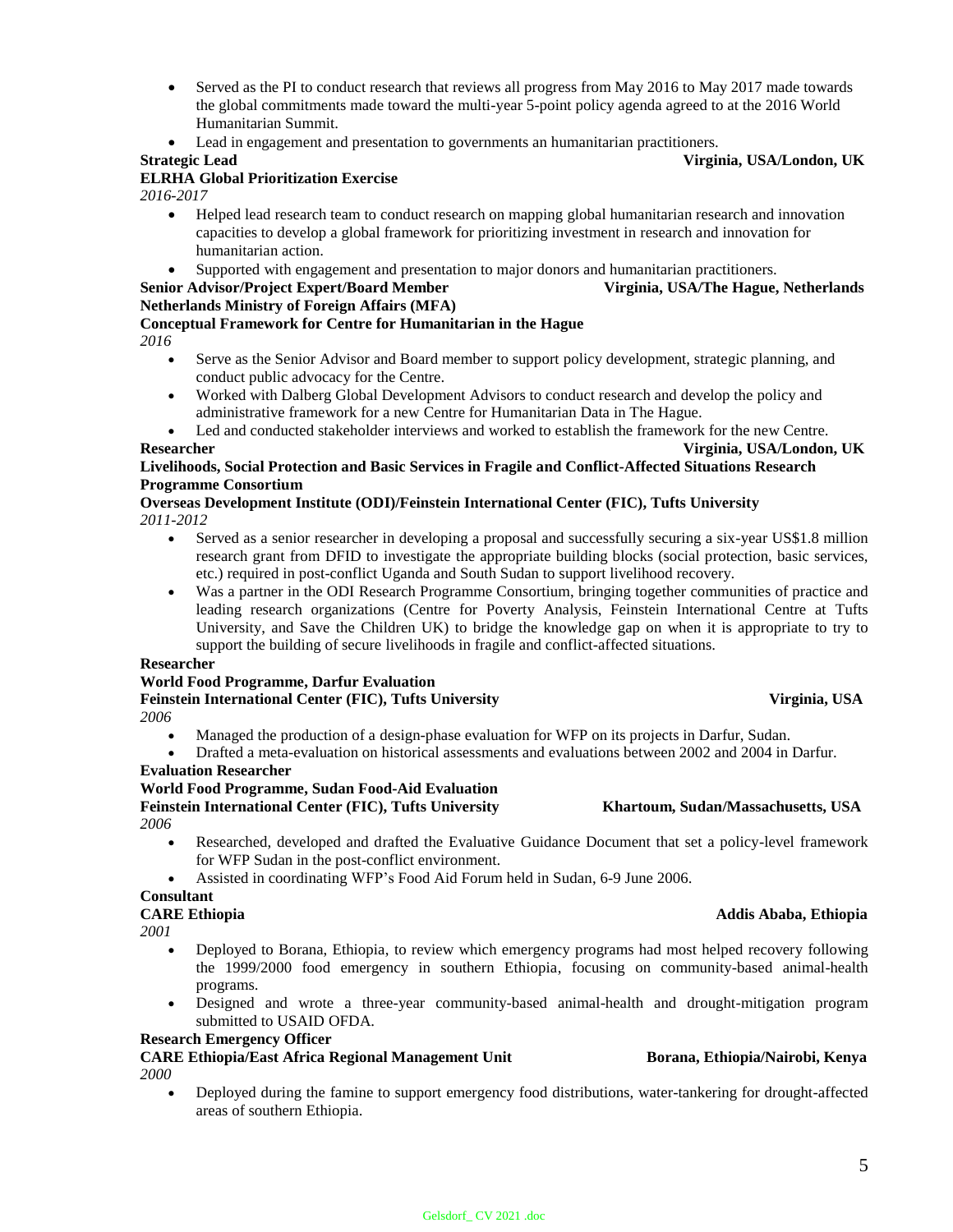- Supported the research and writing of "The Failure of operations of the Ethiopian Food Security Reserve 1999-2000".
- Supported the development training modules for rights-based and household livelihood security programming.

#### **SELECTED PUBLISHING and EDITORIAL WORK**

#### **Books**

 *Understanding the Humanitarian World*. Coauthored with Daniel Maxwell. 2019. London: Routledge Press. May 2019. Adopted by Princeton University, Columbia University, Harvard University, George Washington University, and MIT.

#### **Peer-Reviewed Publications**

- Daniel Maxwell, Nicholas Haan, Kirsten Gelsdorf, and David Dawe. "The 2011-12 Famine in Somalia: Introduction to the Special Edition." Special Edition, *Global Food Security Journal. Elisevier* 2012.
- Degan Ali, Kirsten Gelsdorf. "Risk-Averse to Risk-Willing: Learning From The 2011 Somalia Cash Response." Special Edition, *Global Food Security Journal. Elsevier* 2012.
- Kirsten Gelsdorf, Peter Walker, and Dan Maxwell. "[The Future of World Food Programme \(WFP\)](http://sites.tufts.edu/feinstein/2007/the-future-of-world-food-programme-wfp-programming-in-sudan)  [Programming in Sudan](http://sites.tufts.edu/feinstein/2007/the-future-of-world-food-programme-wfp-programming-in-sudan)." Special Issue: Food Security in Sudan, *Disasters Journal* 2007 Vol. 31 S1 S1-8.
- Kirsten Gelsdorf, Daniel Maxwell, and Dyan Mazurana. 'Livelihoods, Basic Services, and Social Protection in Northern Uganda and Karamoja.' Overseas Development Institute. Secure Livelihoods Research Consortium, London, United Kingdom. August 2012.
- Daniel Maxwell, Kirsten Gelsdorf, and Martina Santschi, 'Livelihoods, Basic Services, and Social Protection in South Sudan.' Overseas Development Institute, Secure Livelihoods Research Consortium, London, United Kingdom. July 2012.

#### **International Reports/Articles/Op Eds**

- Daily Progress, *Op Ed*, [COVID and Hunger are intertwined,](https://dailyprogress.com/opinion/columnists/opinion-commentary-covid-hunger-are-intertwined/article_c7c76244-13ab-11eb-b6fc-6f36e60e53d9.html) *October 2020*
- Charlottesville Tomorrow; *Op Ed, You Can Be [a Good Neighbor and a Global Citizen During the COVID-](https://www.cvilletomorrow.org/articles/community-commentary-opinion-you-can-be-a-good-neighbor-and-a-global-citizen-during-the-covid-19-crisis/?fbclid=IwAR0XesBkP4J4Vc6QqYfJ5qEL4AApcsRgpLODJnpwrXvS84D9KEVDIviAang)[19 Crisis,](https://www.cvilletomorrow.org/articles/community-commentary-opinion-you-can-be-a-good-neighbor-and-a-global-citizen-during-the-covid-19-crisis/?fbclid=IwAR0XesBkP4J4Vc6QqYfJ5qEL4AApcsRgpLODJnpwrXvS84D9KEVDIviAang) March 2020*
- DEVEX Opinion: *Now is the Time to Prioritize Mental Health, May 2020*
- "Promoting Leadership on Early Childhood Development in Crisis Contexts." Sesame Workshop, July 2020.
- "Saving Lives Today and Tomorrow: Crisis Risk Management in Humanitarian Assistance." United Nations Office for the Coordination of Humanitarian Affairs, *OCHA Policy Publication Series,* March 2014.
- Kirsten Gelsdorf, 'Implications of Cash Transfer Programming on Humanitarian Coordination.' United Nations Office for the Coordination of Humanitarian Affairs. *OCHA Occasional Policy Paper Series*, May 2013.
- Kirsten Gelsdorf, 'Global Challenges and their Impact on International Humanitarian Action.' United Nations Office for the Coordination of Humanitarian Affairs, *Occasional Policy Paper Series*, January 2010.
- The Secretary-General's Report, High-Level Task Force on the Global Food Security Crisis. '*Comprehensive Framework for Action (CFA),* July 2008.
- Kirsten Gelsdorf, 'Humanitarian and Early Recovery Assistance Framework' South-East Asian Tsunami, Banda Aceh, Indonesia. 2004.

#### **Publication Advisory Board Appointments**

- "The State of the Humanitarian System." ALNAP, 2014.
- "Fit for the Future: Are NGOs, UN organisations, donors, governments and policy makers that implement, fund and influence emergency cash transfer programming 'fit for the future'?" Humanitarian Futures Project, January 2014.

### **SELECTED PUBLIC SPEAKING ENAGEMENTS**

Keynote Presentation: *Humanitarian Innovation*, Brown University. 2018. Invited Guest Lecture: *Leadership in Crisis Contexts*, Columbia University 2018, Invited Guest Lecture: *Challenges and Opportunities for Data in Humanitarian Aid*, NYU Stern School 2018; Expert Briefing*: Research on Commitments to Humanitarian Summit*  UN Global Humanitarian Policy Forum 2017; Expert Briefing: *Humanitarian Innovation* International Peace Institute (IPI). Washington DC, 2017; Expert Briefing: *Application of Technology for Humanitarian Relief* UN Office for Outer Space Affairs 2017; Government Donor Briefing: *Investments for Humanitarian Research and Innovation*; ELRHA Steering Committee. London. 2017. Expert Briefing: *Investments for Humanitarian Research and Innovation. UK/DfIDt).* London. 2017; Advisory Participant on *Humanitarian Architecture*. ODI/Humanitarian